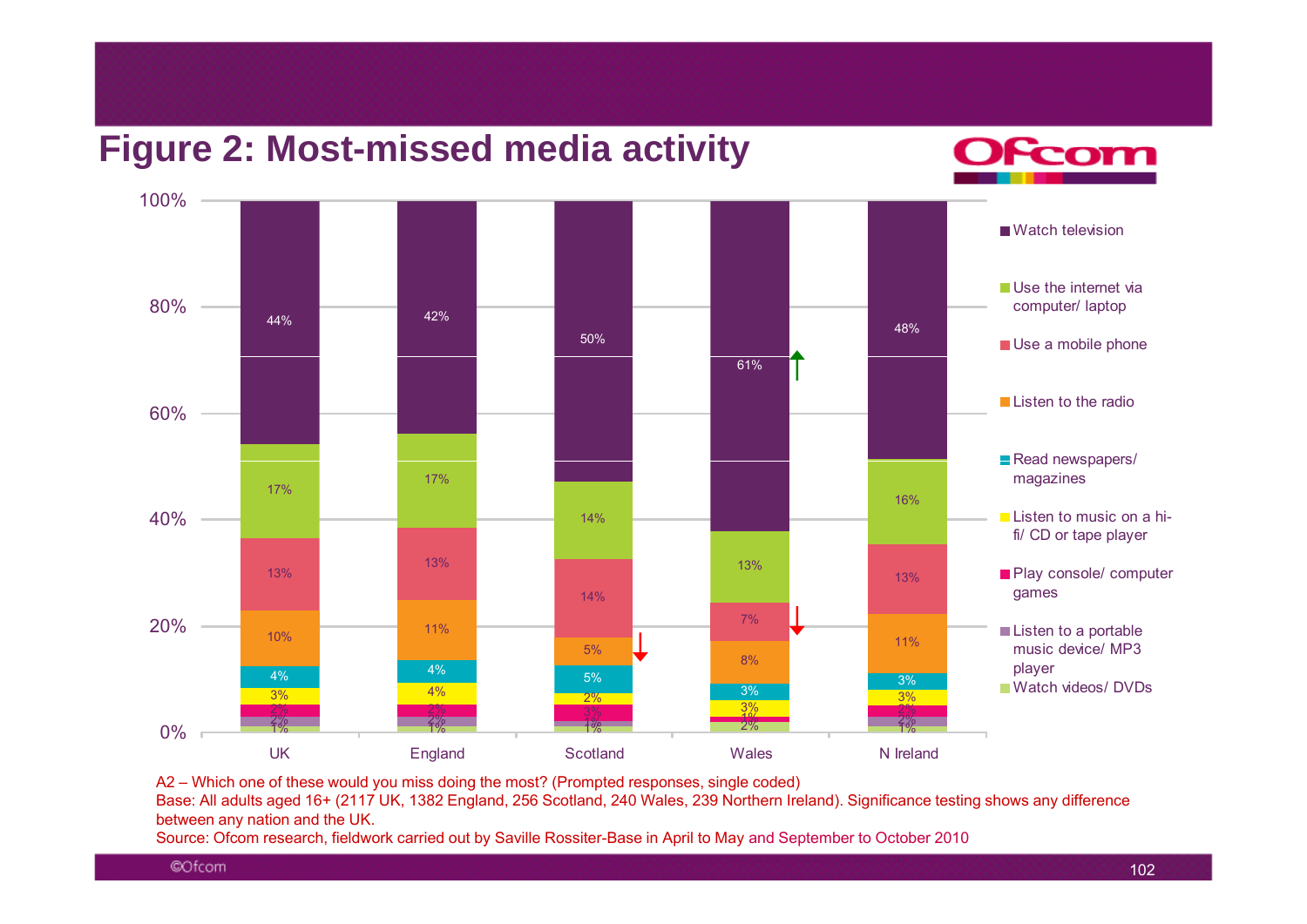## **Claimed volume of internet use per week**

![](_page_1_Picture_1.jpeg)

IN7A-C – How many hours in a typical week would you say you use the internet at home/ at your workplace or place of education/ anywhere else? (Unprompted responses, single coded)

Base: All adults aged 16+ who use the internet at home or elsewhere (1489 UK, 1004 England, 162 Scotland, 156 Wales, 167 Northern Ireland). Significance testing shows any difference between any nation and the UK.

Source: Ofcom research, fieldwork carried out by Saville Rossiter-Base in April to May and September to October 2010

From